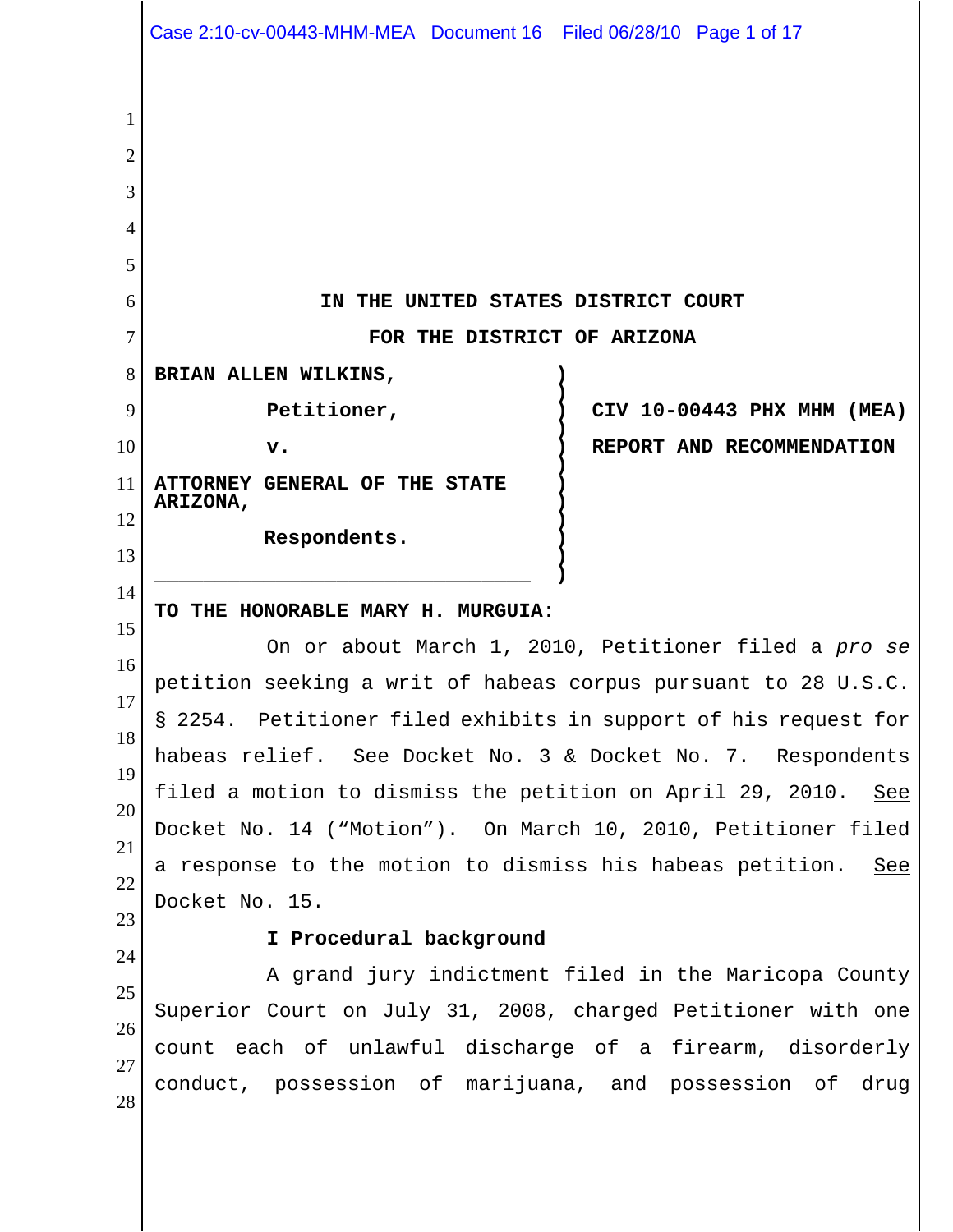1 2 3 4 5 paraphernalia. See Motion, Exh. A. The charges arose from an altercation between Petitioner and a neighbor, during which altercation Petitioner brandished and fired a weapon; it was not alleged that Petitioner fired the weapon at any individual. Id., Exh. A. See also Docket No. 7, Exh. Q.

6 7 8 9 10 11 12 13 14 Pursuant to a written plea agreement dated as signed by Petitioner on March 2, 2009, and dated as signed by his counsel on March 2, 2006, and dated as signed by the prosecutor on September 9, 2008, Petitioner pled guilty to disorderly conduct and possession of drug paraphernalia. See Docket No. 3, Exh. A & Motion, Exh. C. The plea agreement states that it expires or would be revoked if not accepted on or before March 2, 2009. Docket No. 3, Exh. A. The date March 2, 2009, is handwritten above a crossed-out date of October 22, 2008. Id., Exh. A.

15 16 17 18 19 20 21 22 23 24 25 26 27 The plea agreement provided Petitioner would plead guilty to the charge of disorderly conduct, "a class 6 undesignated offense". Id., Exh. A. The plea agreement stated that the trial court could designate the disorderly conduct offense as a felony or leave the charge undesignated at the time of sentencing. The plea agreement did not state an agreement with regard to whether Petitioner would be sentenced to prison or placed on probation pursuant to his guilty plea on the disorderly conduct charge. Id., Exh. A. Regarding Petitioner's plea of guilty to the drug paraphernalia charge, the parties agreed Petitioner would be placed on probation, pay a fine and perform community service. Id., Exh. A. The plea agreement provided that the other counts of the indictment would be

 $28 \text{ }$  -2-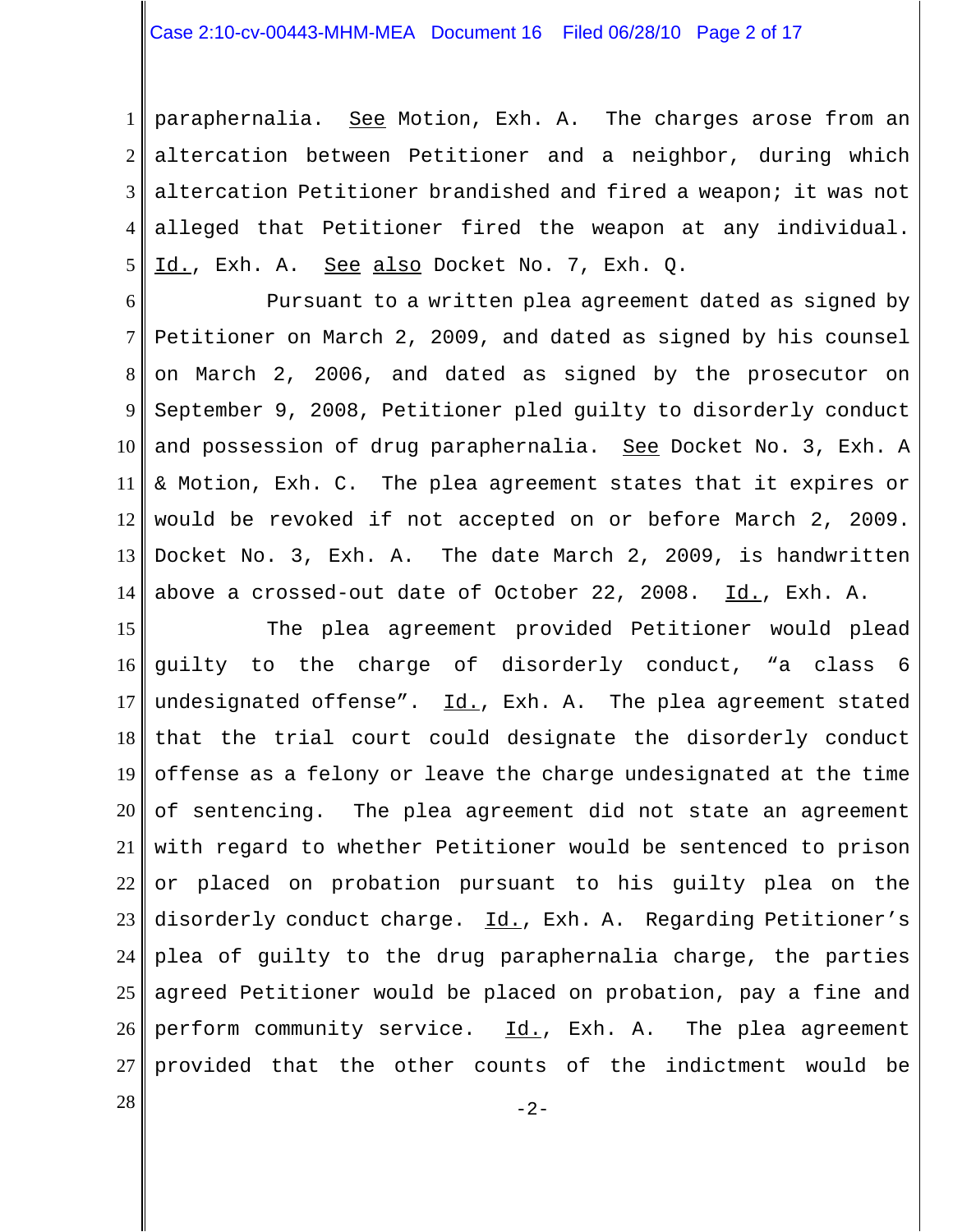1 2 dismissed and the allegation of dangerousness would be dismissed. Id., Exh. A.

3 4 5 6 7 8 9 10 11 12 13 14 A hearing was conducted on March 2, 2009, regarding Petitioner's quilty plea. See Docket No. 7, Exh. T. Petitioner was sentenced on March 30, 2009. See Motion, Exh. B & Docket No. 3, Exh. G. The state court suspended sentence and ordered Petitioner to serve concurrent, one-year terms of probation for each offense, dating from March 30, 2009. Motion, Exh. B. Petitioner was further ordered to serve a jail term of 30 days as a term of probation pursuant to his conviction for disorderly conduct, with credit for the 30 days served after his arrest. See id., Exh. B. Petitioner was further ordered to pay fines and surcharges and sentenced to a term of community service. See id., Exh. B.

15 16 17 18 19 20 21 22 23 24 On July 13, 2009, Petitioner filed a pro per petition for state post-conviction relief pursuant to Rule 32, Arizona Rules of Criminal Procedure. See Motion, Exh.  $D<sup>1</sup>$  Petitioner indicated he did not wish the appointment of counsel in his Rule 32 proceedings. See Docket No. 7, Exh. M. Petitioner argued he was entitled to relief because: he was denied the effective assistance of counsel; the state improperly suppressed evidence in Petitioner's criminal proceedings; his guilty plea was unlawfully induced; and his federal constitutional rights were violated, including his rights pursuant to the Fifth, Sixth,

25

28

<sup>26</sup> 27 <sup>1</sup> On May 1, 2009, Petitioner filed an action for federal habeas relief, which was dismissed without prejudice for failure to exhaust his claims in the state courts. See CV 09-927 MHM MEA.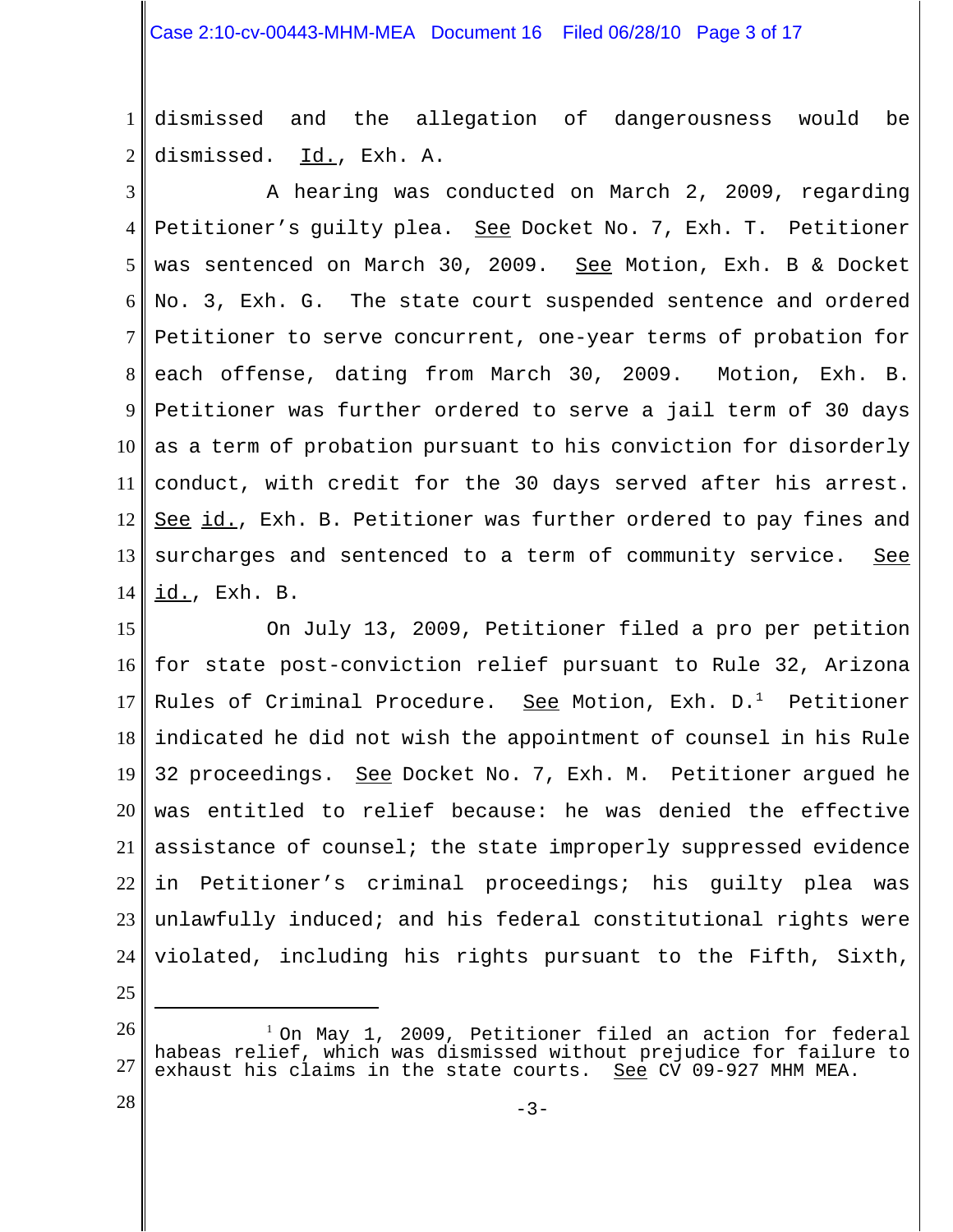1 2 Eighth, and Fourteenth Amendments. See id., Exh. D & Docket No. 7, Exh. H.

3 4 5 6 7 8 On or about September 14, 2009, Petitioner filed a special action in the Arizona Court of Appeals, asserting the trial court had failed to act on his Rule 32 petition in a timely fashion, and seeking de novo review of the claims raised in his Rule 32 action. See Petition at 4 & Docket No. 7, Exh. I.

9 10 11 12 13 14 15 16 17 The state trial court denied relief and dismissed Petitioner's Rule 32 action in a decision issued September 25, 2009. See Docket No. 3, Exh. B. The state court determined: "Based upon the matters presented the Court finds that the defendant has failed to show any colorable claim for relief pursuant to Rule 32.1 of the Arizona Rules of Criminal Procedure. It is ordered dismissing the petition pursuant to Rule 32.6(c) of the Arizona Rules of Criminal Procedure." See id., Exh. B.

18 19 20 21 22 On October 2, 2010, the Arizona Supreme Court declined to review the Court of Appeals' decision denying relief in Petitioner's special action and also denied Petitioner's motion to consolidate his special action with his Rule 32 proceedings. See Docket No. 3, Exh. C.

23 24 25 26 27 On October 8, 2009, Petitioner sought review of the trial court's decision denying his Rule 32 petition by the Arizona Court of Appeals. Petitioner alleged he was entitled to relief because he was denied his right to a speedy jury trial, he was denied his right to the effective assistance of counsel,

 $-4-$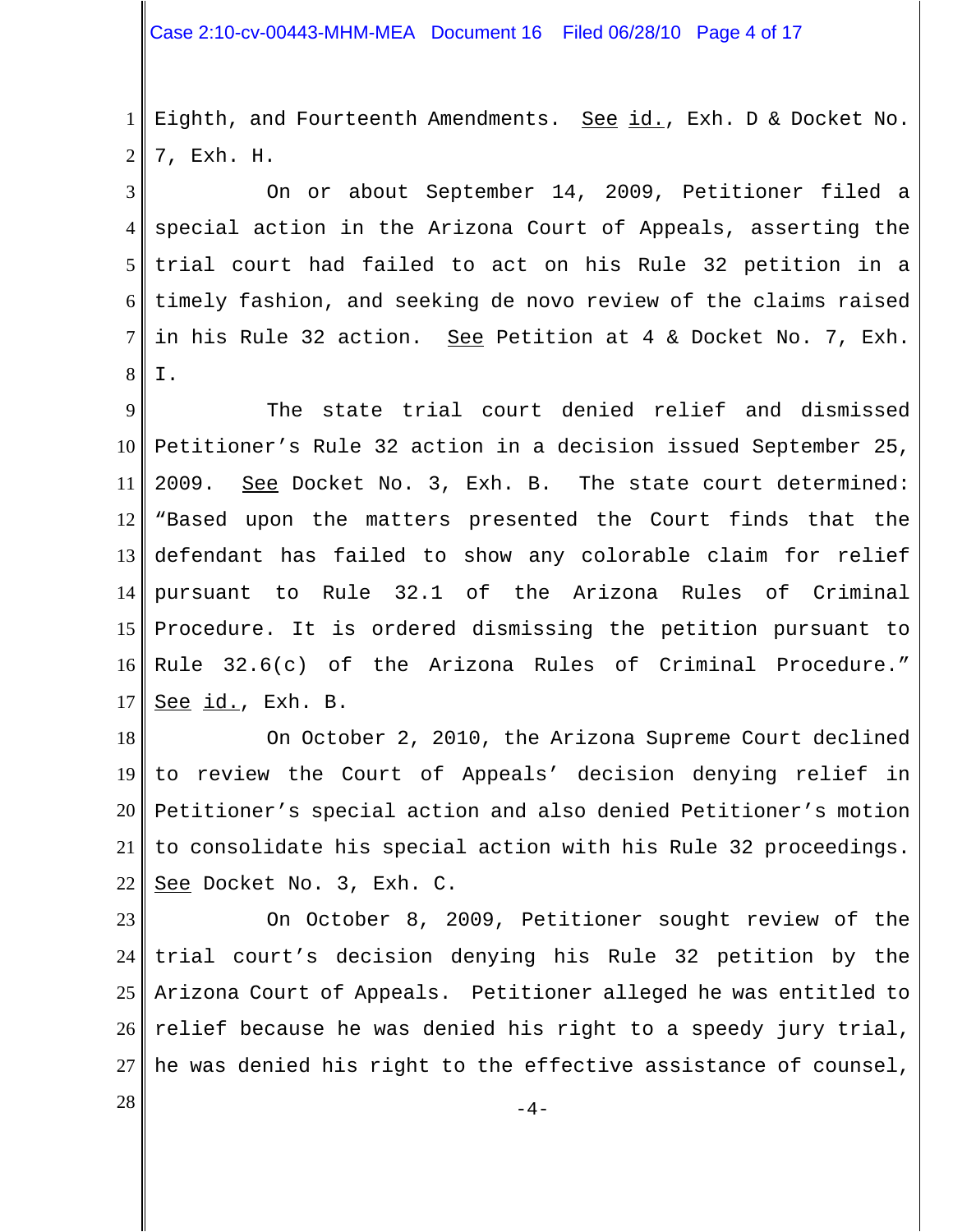1 2 3 4 5 6 7 8 he was denied his right to represent himself, his guilty plea was unlawfully induced, and he was denied his right to counsel at his arraignment. Petitioner further asserted that the state improperly suppressed evidence and that his right to due process was violated because the state fabricated evidence and used falsified evidence. The state filed a brief in the Court of Appeals asserting that summary dismissal of the Rule 32 petition was correct. See Docket No. 3, Exh. E

9 10 11 12 On January 20, 2010, Petitioner filed a pleading in the state appellate court, "[c]orrecting [e]rrors" in his petition for review of the Arizona trial court's decision dismissing his Rule 32 action. See Motion, Exh. G.

13 14 15 Petitioner filed his federal habeas action on March 1, 2009. In the petition he asserts he is entitled to relief because:

16 17 18 19 20 21 22 1. He was denied his right to a jury trial and to a speedy trial in violation of the Sixth Amendment. Petitioner contends the trial court violated his constitutional rights by sua sponte continuing his trial date from January 20, 2009. Petitioner argues the trial judge violated his right to a jury trial and a speedy trial in order to "force him" into signing a plea agreement.

23 24 25 26 27 2. He was denied his right to the effective assistance of counsel. Petitioner alleges that his first public defender encouraged Petitioner to accept a plea agreement providing a year in prison without investigating the circumstances of his case. Petitioner contends this public defender's performance

 $-5-$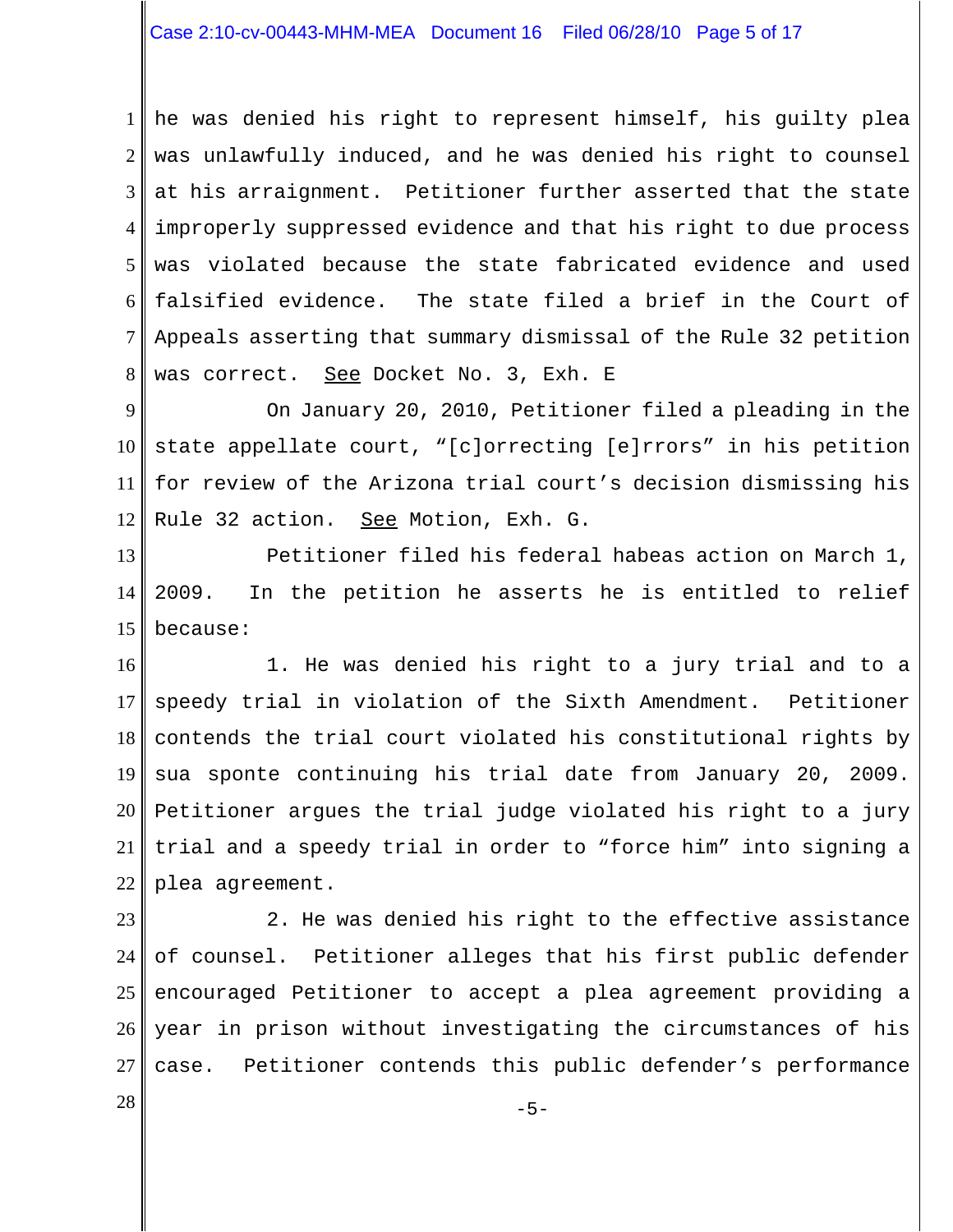## Case 2:10-cv-00443-MHM-MEA Document 16 Filed 06/28/10 Page 6 of 17

1 2 3 4 5 6 7 8 9 10 11 12 was deficient because the number of cases assigned to this individual exceeded a limit set by the Arizona Supreme Court. Petitioner also asserts his first counsel did not appear at his arraignment. Petitioner contends his second public defender allowed trial dates to be improperly vacated and that counsel told Petitioner he would be incarcerated if he did not accept the plea agreement. Petitioner alleges his second counsel erred by not obtaining evidence of an extortion attempt by the neighbor involved in the altercation sent to Petitioner electronically on the night of the altercation.<sup>2</sup> Petitioner asserts his third counsel erred by failing to object when the trial court accepted the "expired" plea agreement.

13 14 15 16 3. He was denied his right to represent himself in his criminal proceedings, invoked in an August 2008 motion to modify his release conditions, based on his dissatisfaction with his public defender.

17 18 19 20 21 4. He was denied his Sixth Amendment right to have counsel present at all critical stages of his criminal proceedings and his right to procedural due process of law because counsel was not present at his arraignment and the court did not appoint advisory counsel in his Rule 32 proceedings.

22 23 24 5. He was denied his right to due process of law because the state fabricated evidence, including a false prior criminal charge, used to elevate his crimes to dangerous crimes

28

25

<sup>26</sup> 27 2 Attached to Petitioner's pleadings are defense counsel's subpoenas for records from Spring regarding Petitioner's cell phone dated October 7, 2008, and January 8, 2009. See Docket No. 7, Exh. O.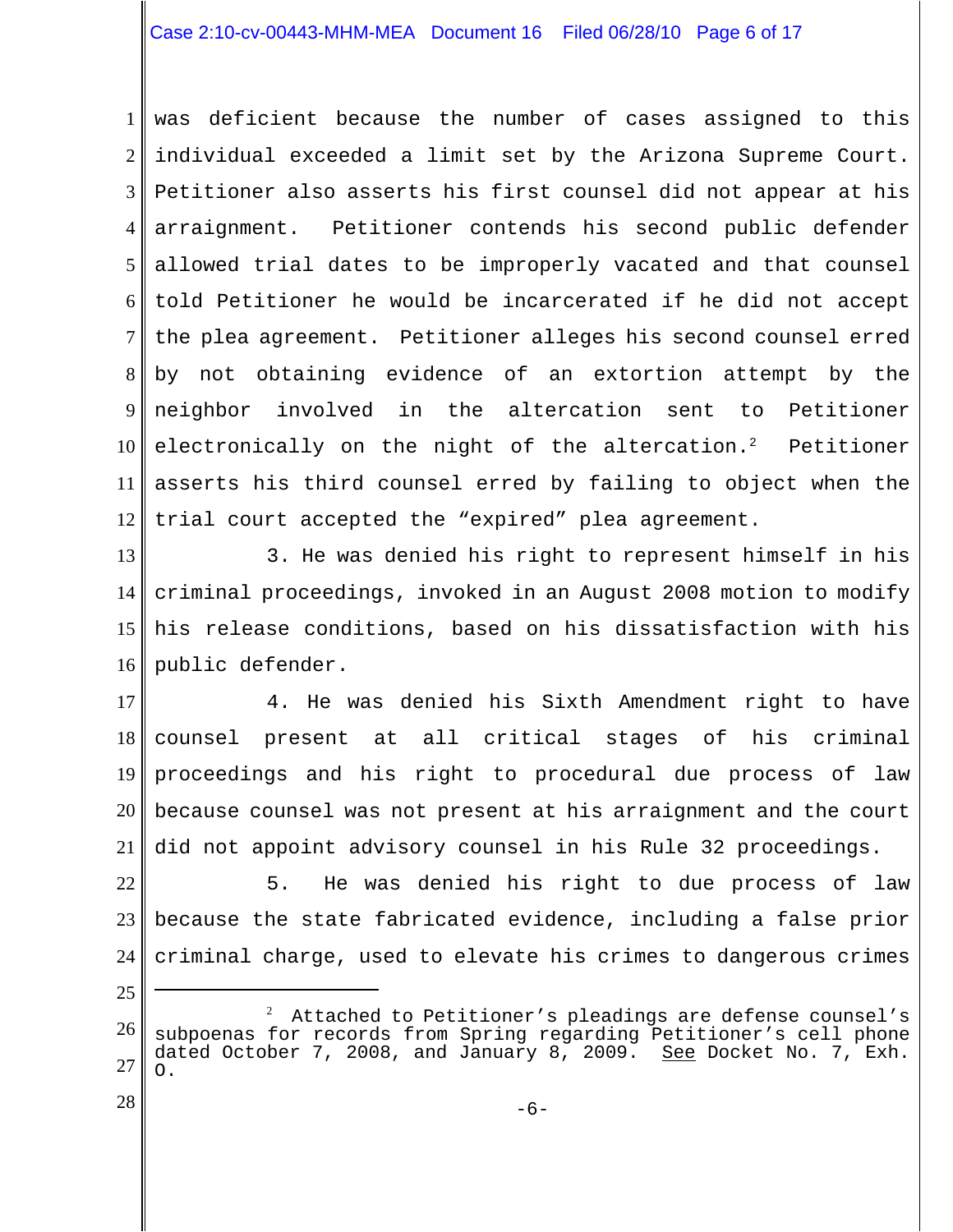1 2 and provide further bargaining power for the state with regard to a plea agreement.

3 4 5 6 6. He was held on excessive bond, set at \$54,000, based on his race and the fact that the altercation was "sensationalized" by local media. Petitioner notes he was eventually released without bond on the motion of his counsel.

7 8 9 7. He was denied his right to due process because each of the four state trial court judges who signed orders in his criminal proceedings did so in excess of their jurisdiction.

10 11 12 13 14 15 16 17 8. The state impeded his ability to appeal his criminal convictions and sentences. Petitioner asserts his probation officer seized a tape recorder Petitioner intended to use to tape conversations between himself and the officer. Petitioner contends the officer improperly approached a state judge to revoke probation and impose a term of imprisonment based on Petitioner's stated intent to appeal his convictions and sentences.

18 19 9. He was denied his right to due process because the state trial court accepted an expired plea agreement.

20 21 22 23 24 25 26 10. He was denied his right to due process of law because the state improperly suppressed evidence, i.e., grand jury transcripts. Petitioner contends the state improperly withheld from the grand jury the fact that the victim was intoxicated and on probation when the altercation occurred and that the victim had extorted and assaulted Petitioner prior to his acts.

27

 $-7-$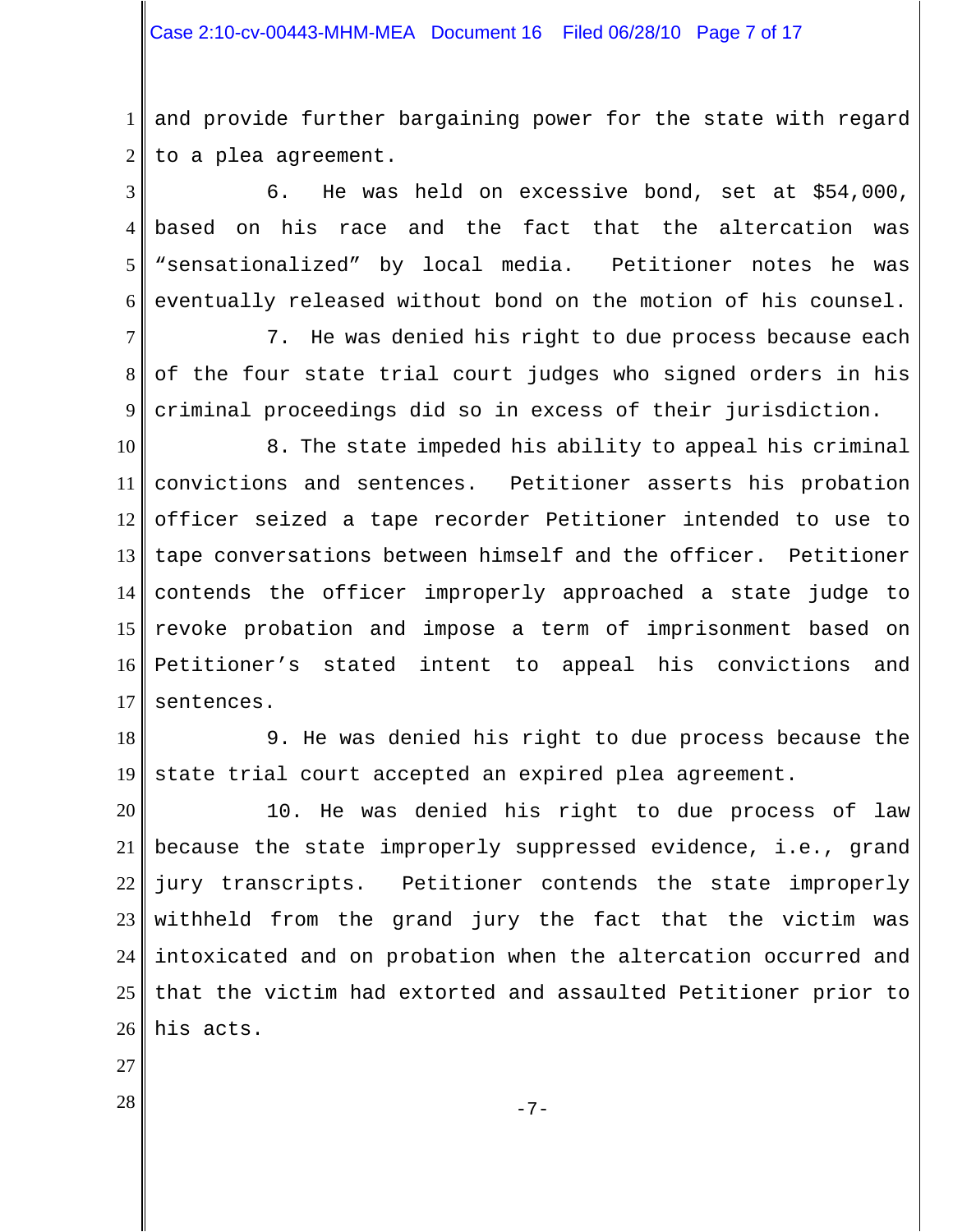Case 2:10-cv-00443-MHM-MEA Document 16 Filed 06/28/10 Page 8 of 17

1 2 3 4 In his federal habeas petition Petitioner states that, at that time, his appeal of the state trial court's decision dismissing his Rule 32 petition was pending before the state Court of Appeals.

5 6 7 8 9 10 11 12 13 14 15 In their motion to dismiss the habeas petition filed April 29, 2010, Respondents contend that Petitioner did not exhaust his claims in the state courts prior to bringing this section 2254 action and, accordingly, that the petition must be dismissed. Respondents aver that, as of April 29, 2010, the Arizona Court of Appeals has not issued a ruling on Petitioner's petition for review. Respondents assert that the state Court of Appeals could render the federal habeas proceedings moot. Respondents argue that, therefore, Petitioner's habeas claim is premature and must be dismissed for failure to exhaust state remedies. Respondents state:

Petitioner filed in this Court a previous petition for writ of habeas corpus requesting<br>the "vacating, with prejudice, of the the "vacating, with prejudice, of the judgment and forced plea agreement" entered in State v. Wilkins, Maricopa County Superior Court No. CR2008–145947, which is the same criminal case at issue in<br>petition for writ of habeas of habeas corpus. See 09–CV–927–MHM–MEA. By order filed June 9, 2009, the Court dismissed the Second Amended<br>Petition for "failure to exhaust state "failure to exhaust state remedies." See Docket 11, 09–CV–927–MHM–MEA. On December 7, 2009, this Court denied<br>Petitioner's "Motion for Relief from an Petitioner's "Motion for Relief from an<br>Order" filed in that matter, wherein matter, Petitioner requested the Court reverse its order of dismissal and allow Petitioner leave to file a third amended petition.

26 Id. at n.1.

27

16

17

18

19

20

21

22

23

24

25

 $-8-$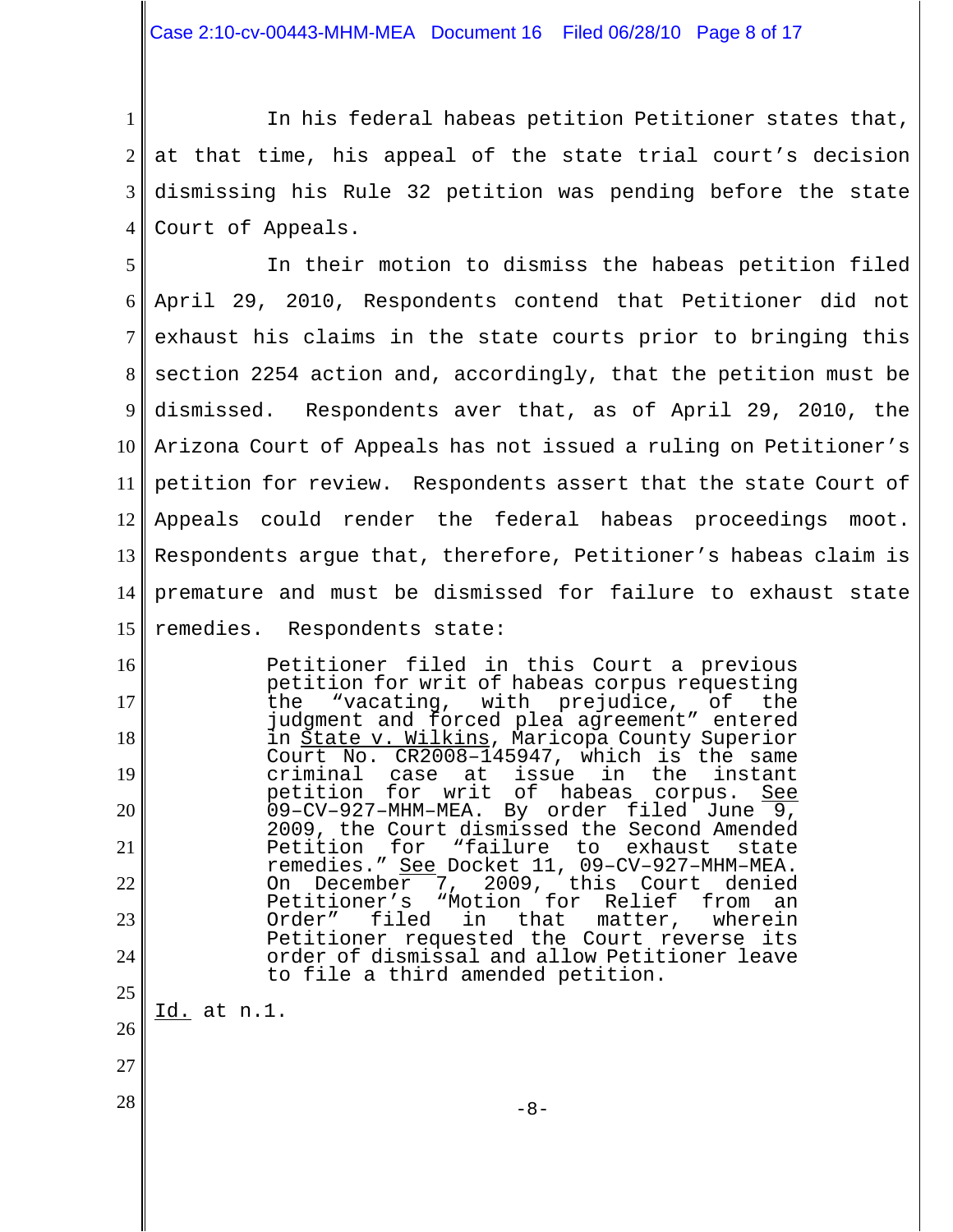1 2 3 4 5 6 7 Petitioner contends that exhausting his claims in the state courts "will not work..." Docket No. 15 at 1. Petitioner asserts he was forced to file a special action in the state courts because his efforts to properly proceed in his Rule 32 action were not facilitated by the state courts. Petitioner asserts the state trial court erred by denying relief in his Rule 32 action without addressing the merits of his claims.

8 9 10 11 Petitioner further contends that the state courts have violated his federal constitutional rights. Petitioner alleges that his probation was prematurely discharged on March 5, 2010, in an effort to prevent him from seeking federal habeas relief.

12 13 14 15 16 17 18 19 20 21 22 23 24 Petitioner filed a second special action on October 2, 2009, and on February 17, 2010, the Arizona Supreme Court denied review of the Arizona Court of Appeals' decision denying special action relief. See Petition at 6 & Docket No. 3, Exh. D. The public docket in Petitioner's criminal proceedings reflects that the Arizona Court of Appeals issued an order in Petitioner's case on March 24, 2010. The public docket indicates that, in the order of March 24, 2010, the appellate court declined review of a special action, but it is unclear from the record before this Court what special action was pending before the state appellate court since that order was entered subsequent to the state Supreme Court's order of February 17, 2010, dismissing the special action filed October 2, 2009.

25 26 27 The public docket in Petitioner's criminal proceedings indicates that a discharge of order of probation was entered on March 8, 2010. Additionally, on April 22, 2010, an order of

 $-9-$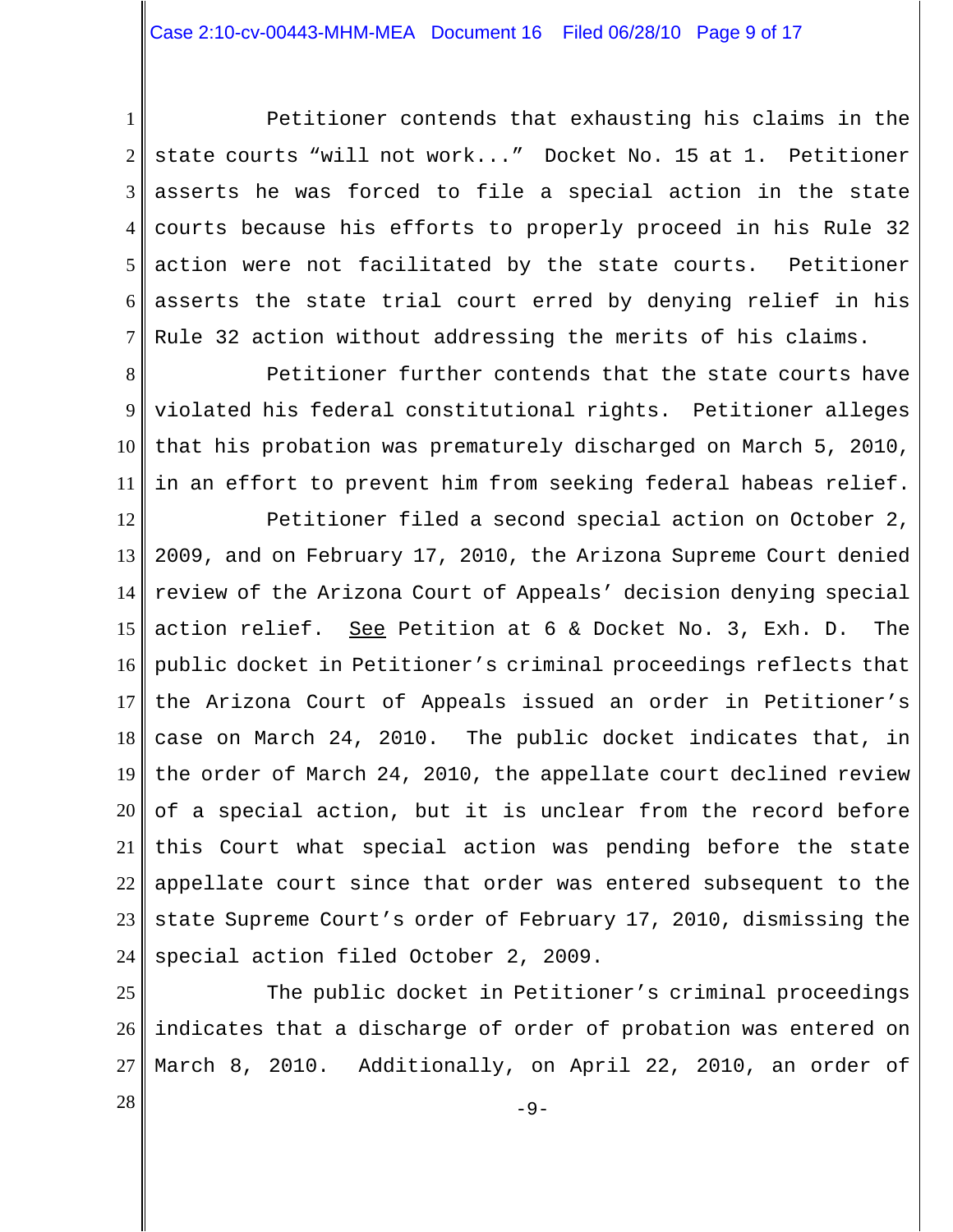1 discharge of probation was entered.

2

3

# **II Analysis**

# **A. Jurisdiction**

4 5 6 7 8 9 10 11 12 13 14 15 16 17 18 19 20 21 22 The United States District Courts have the power to grant a writ of habeas corpus only to individuals "in custody in violation of the Constitution or laws or treaties of the United States". Maleng v. Cook, 490 U.S. 488, 490, 109 S. Ct. 1923, 1925 (1989), citing 28 U.S.C. § 2241(c)(3)). See also 28 U.S.C. § 2254(a). Custody is determined on the date that a habeas petition is first filed. See Carafas v. LaVallee, 391 U.S. 234, 238-40, 88 S. Ct. 1556, 1559 (1968); Spencer v. Kemna, 523 U.S. 1, 7, 118 S. Ct. 978, 983 (1998). The Ninth Circuit has stated that "a petitioner is 'in custody' for the purposes of habeas jurisdiction while he remains on probation." Chaker v. Crogan, 428 F.3d 1215, 1219 (9th Cir. 2005). Once a defendant is discharged from probation or parole, he is no longer "in custody." See, e.g., Henry v. Lungren, 164 F.3d 1240, 1241 (9th Cir. 1999). At the time he filed his habeas action Petitioner was still on probation for both counts of conviction, which were not discharged any sooner than March 8, 2010. Accordingly, the Court may properly exercise jurisdiction over the petition.

23

### **B. Mootness**

24 25 26 27 Neither is the habeas petition moot. Article III, § 2 of the Constitution requires the existence of a case or controversy through all stages of a federal judicial proceeding. Accordingly, throughout the entire proceedings, the petitioner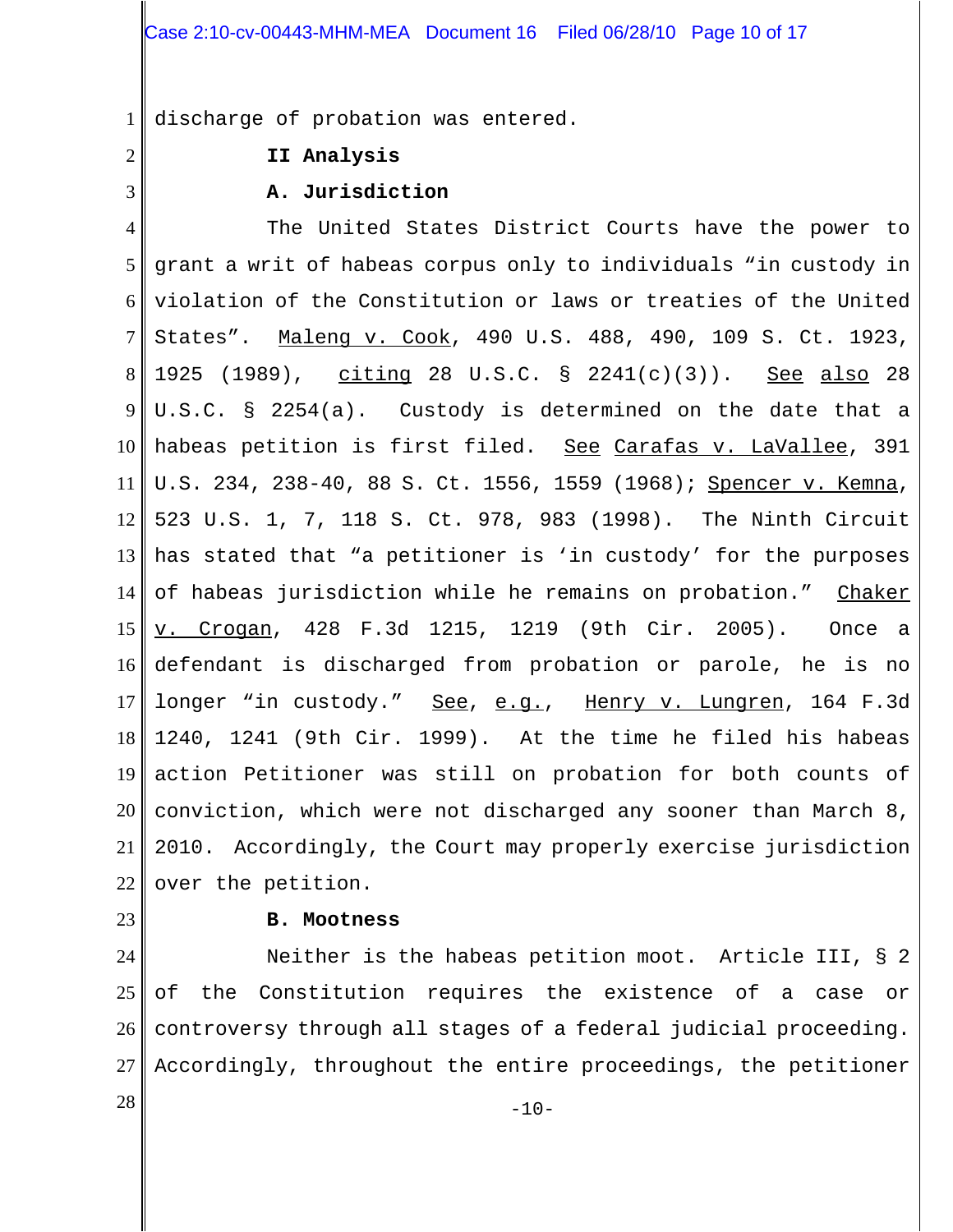Case 2:10-cv-00443-MHM-MEA Document 16 Filed 06/28/10 Page 11 of 17

1 2 3 4 5 "must have suffered, or be threatened with, an actual injury ... likely to be redressed by a favorable judicial decision." Spencer v. Kemna, 523 U.S. 1, 7, 118 S. Ct. 978, 983 (1998), quoting Lewis v. Continental Bank Corp., 494 U.S. 472, 477, 110 S. Ct. 1249, 1253-54 (1990).

[E]ven if the probationary period has expired by now, a petition for habeas relief is not moot, so long as the petition was filed during the probationary period and<br>conviction will have adverse collat have adverse collateral consequences. See Carafas v. LaVallee, 391 U.S. 234, 237-40, 88 S. Ct. 1556, 1559-1561, [] (1968). The record on appeal does not reveal whether these conditions were met; thus, on remand, the district court will have to determine whether habeas relief may be Although the court cannot discharge the appellant from custody if he is not in custody, the court may grant other relief that it deems equitable. Id. at 239, 88 S. Ct. at 1560.

15 Olson v. Hart, 965 F.2d 940, 943 (10th 1992).

16 17 18 19 20 Petitioner filed his habeas action before the discharge of probation. Petitioner has alleged adverse collateral consequences arising from his convictions. Accordingly, the petition is not moot despite the fact that Petitioner is not currently serving a term of incarceration or probation.

21

6

7

8

9

10

11

12

13

14

# **C. Exhaustion**

22 23 24 25 26 27 The District Court may only grant federal habeas relief on the merits of a claim which has been exhausted in the state courts. See O'Sullivan v. Boerckel, 526 U.S. 838, 842, 119 S. Ct. 1728, 1731 (1999); Coleman v. Thompson, 501 U.S. 722, 729-30, 111 S. Ct. 2546, 2554-55 (1991). To properly exhaust a federal habeas claim, the petitioner must afford the state the

 $28 \text{ }$  -11-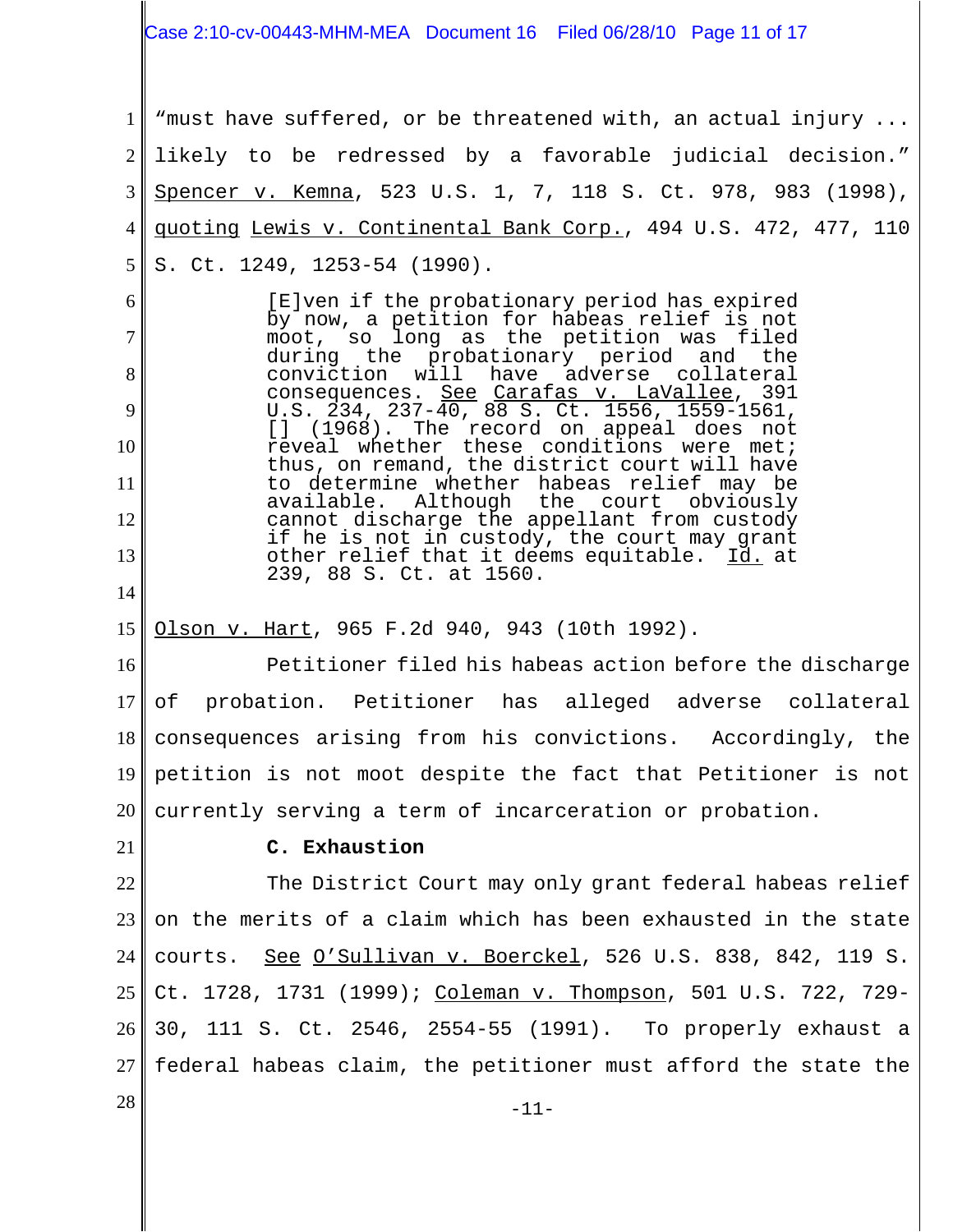1 2 3 4 5 opportunity to rule upon the merits of the claim by "fairly presenting" the claim to the state's "highest" court in a procedurally correct manner. See, e.g., Castille v. Peoples, 489 U.S. 346, 351, 109 S. Ct. 1056, 1060 (1989); Rose v.Palmateer, 395 F.3d 1108, 1110 (9th Cir. 2005).

6 7 8 9 10 11 12 13 14 15 16 17 18 The Ninth Circuit Court of Appeals has concluded that, in cases arising in Arizona in which the sentence imposed is not a capital sentence, the "highest court" test of the exhaustion requirement is satisfied if the habeas petitioner presented his claim to the Arizona Court of Appeals, either on direct appeal or in a petition for post-conviction relief. See Swoopes v. Sublett, 196 F.3d 1008, 1010 (9th Cir. 1999). See also Paige v. Schriro, 648 F. Supp. 2d 1151, 1168-69 (D. Ariz. 2009); Crowell v. Knowles, 483 F. Supp. 2d 925, 932 (D. Ariz. 2007). Petitioner's plea agreement waived his right to a direct appeal. Accordingly, any claim not presented to the Arizona Court of Appeals in his Rule 32 action has not been completely exhausted. See Paige, 648 F. Supp. 2d at 1168-69.

19 20 21 22 23 24 25 26 27 A federal habeas petitioner has not exhausted a federal habeas claim if he still has the right to raise the claim "by any available procedure" in the state courts. 28 U.S.C. § 2254(c) (1994 & Supp. 2009). Because the exhaustion requirement refers only to remedies still available to the petitioner at the time they file their action for federal habeas relief, it is satisfied if the petitioner is clearly procedurally barred from pursuing their claim in the state courts. See Woodford v. Ngo, 548 U.S. 81, 126 S. Ct. 2378, 2387 (2006); Castille, 489 U.S. at

 $28$  -12-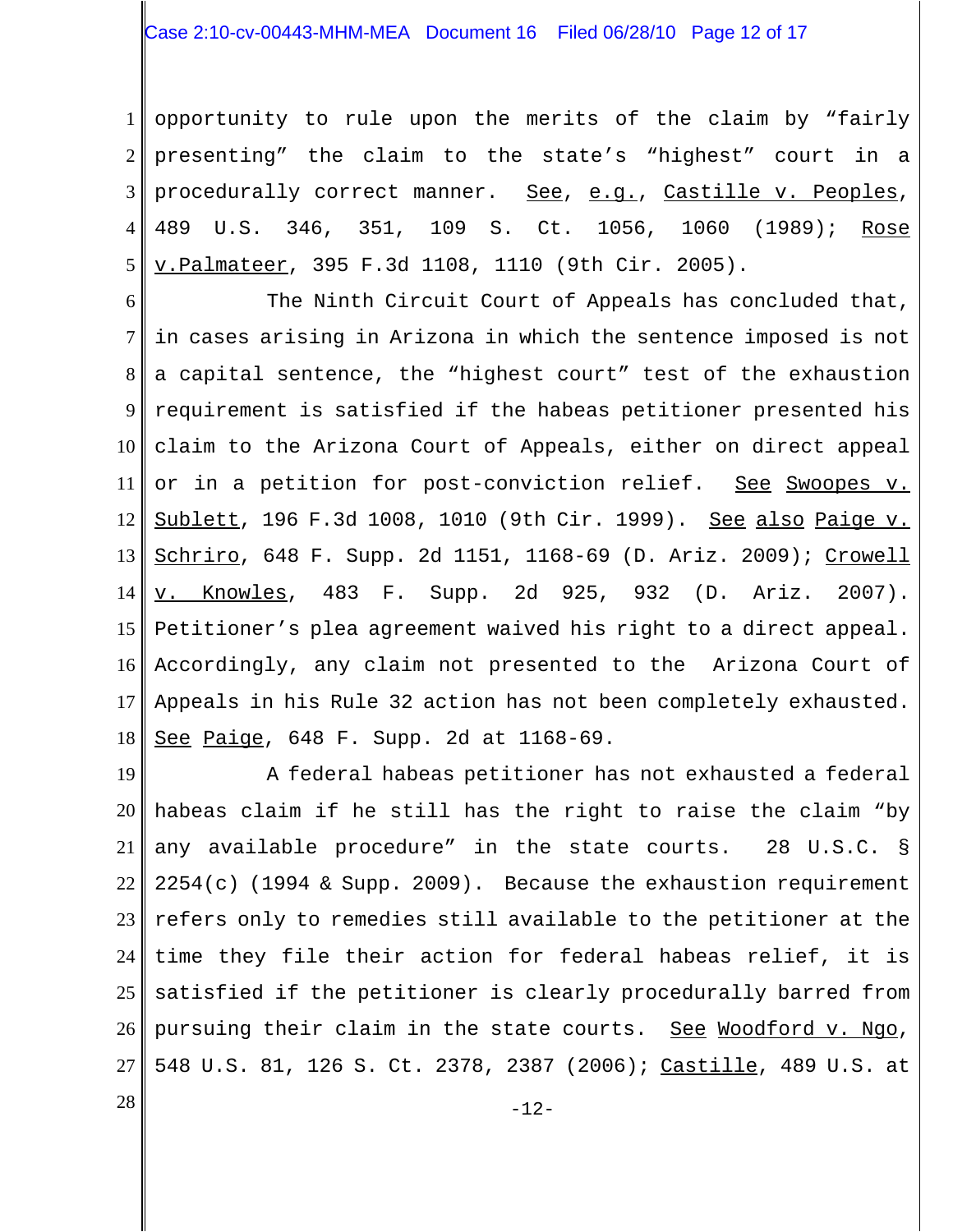#### 1 2 3 4 5 6 7 8 9 10 11 12 13 14 15 16 17 18 19 20 21 22 23 24 25 26 27  $28 \text{ }$  -13-351, 109 S. Ct. at 1060. If it is clear the habeas petitioner's claim is procedurally barred pursuant to state law, the claim is exhausted by virtue of the petitioner's "procedural default" of the claim.  $See, e.g., Woodford, 126 S. Ct. at 2387.$ We recognize two types of procedural bars: express and implied. An express procedural bar occurs when the petitioner has presented his claim to the state courts and the state courts have relied on a state procedural rule to deny or dismiss the claim. An implied procedural bar, on the other hand, occurs when the petitioner has failed to fairly present his claims to the highest state court and would now be barred by a state procedural rule from doing so. Robinson v. Schriro, 595 F.3d 1086, 1100 (9th Cir. 2010). With regard to claims that were expressly barred by the state courts: The doctrine of procedural default provides that a federal habeas court may not review constitutional claims when a state court has declined to consider their merits on the basis of an adequate and independent state procedural rule. A state procedural rule is adequate if it is regularly or consistently<br>applied by the state courts and it is applied by the state courts and it is<br>independent if it does not depend on a it does not depend on a federal constitutional ruling. Where a state procedural rule is both adequate independent, it will bar consideration of the merits of claims on habeas review unless the petitioner demonstrates cause for the default and prejudice resulting therefrom or that a failure to consider the claims will result in a fundamental miscarriage of justice. McNeill v. Polk, 476 F.3d 206, 211 (4th Cir. 2007) (internal citations and quotations omitted). See also Stewart v. Smith, 536 U.S. 856, 860, 122 S. Ct. 2578, 2582 (2002); Johnson v. Mississippi, 486 U.S. 578, 587, 108 S. Ct. 1981, 1987 (1988). Case 2:10-cv-00443-MHM-MEA Document 16 Filed 06/28/10 Page 13 of 17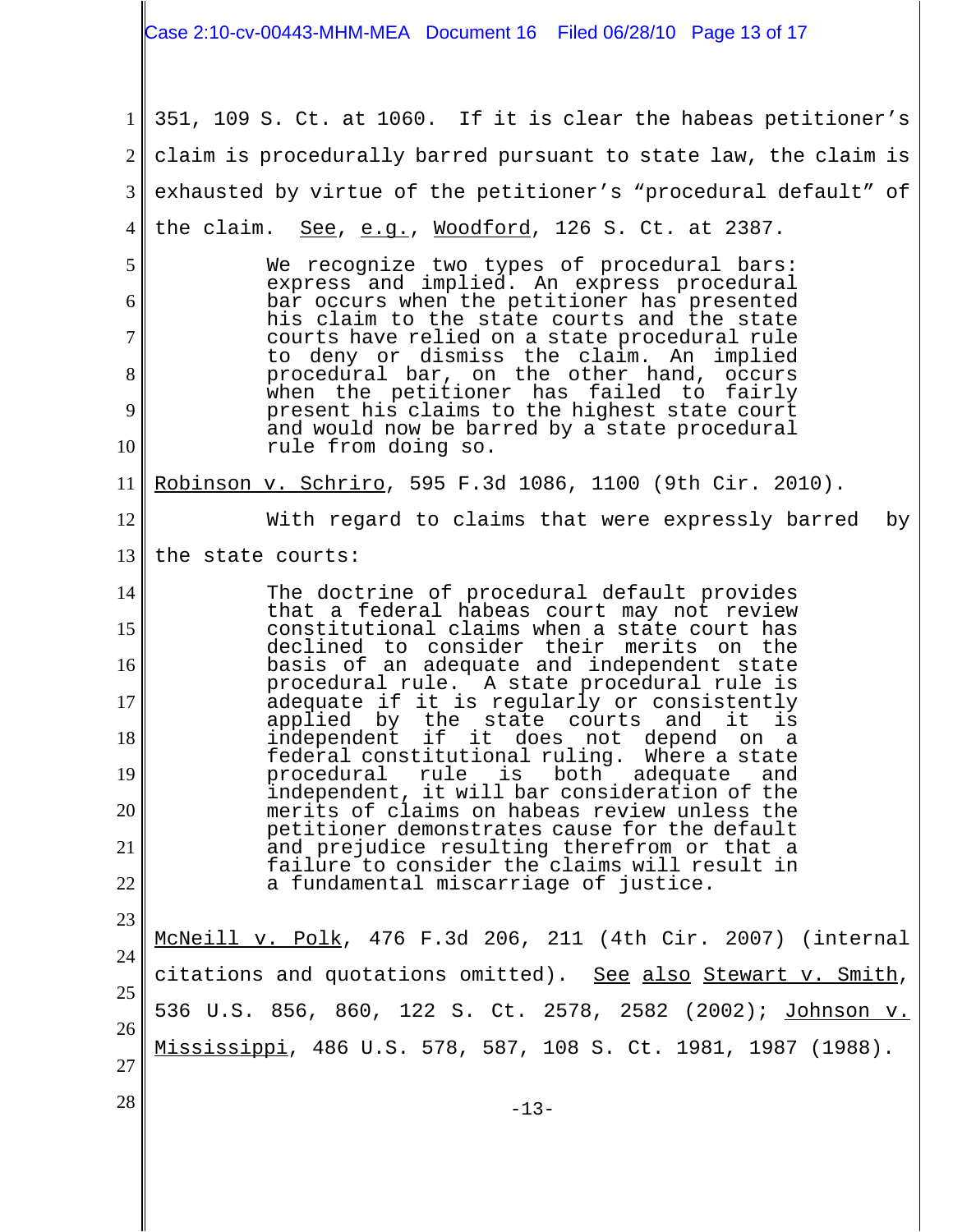1 2 3 4 5 6 7 8 9 10 11 12 Petitioner's appeal of the trial court's decision denying Rule 32 relief is apparently still pending in the Arizona Court of Appeals. The matter has now been fully briefed for approximately six or seven months. The state has argued to the Court of Appeals that Petitioner's ineffective assistance of counsel claims are not colorable and that Petitioner's other claims for relief from his convictions were waived by Petitioner's guilty plea.<sup>3</sup> It is possible the state appellate court will grant relief and it is possible that the state appellate court will deny relief based on a state procedural rule. At this time, Petitioner's claims have not been denied based on their merits or based on a procedural rule.

- 13 14
- 15

16 17 18 19 20 21 22 23 24 25 26  $3$  In Arizona, claims not previously presented to the state courts via either direct appeal or collateral review are generally barred from federal review because an attempt to return to state court to present them is futile unless the claims fit in a narrow category of claims for which a successive petition is permitted. See Ariz. R. Crim. P.  $32.1(d)-(h)$  &  $32.2(a)$  (precluding claims not raised on appeal or in prior petitions for post-conviction relief, except for narrow<br>exceptions). See also Ariz. R. Crim. P. 32.4 (time bar). Because See also Ariz. R. Crim. P. 32.4 (time bar). Because Arizona's preclusion rule, Rule 32.2(a), has been found both "independent" and "adequate," either its specific application to a claim by an Arizona court, or its operation to preclude a return to state court to exhaust a claim, will procedurally bar subsequent review of the merits of that claim by a federal habeas court. See<br>Stewart, 536 U.S. at 860 (determinations made under Arizona's Stewart, 536 U.S. at 860 (determinations made under Arizona's procedural default rule are "independent" of federal law); Smith v. Stewart, 241 F.3d 1191, 1195 n.2 (9th Cir. 2001) ("We have held that Arizona's procedural default rule is regularly followed ["adequate"] in several cases.") (citations omitted); Ortiz v. Stewart, 149 F.3d 923, 931-32 (rejecting argument that Arizona courts have not "strictly or regularly followed" Rule 32 of Arizona Rules of Criminal Procedure).

- 27
- 28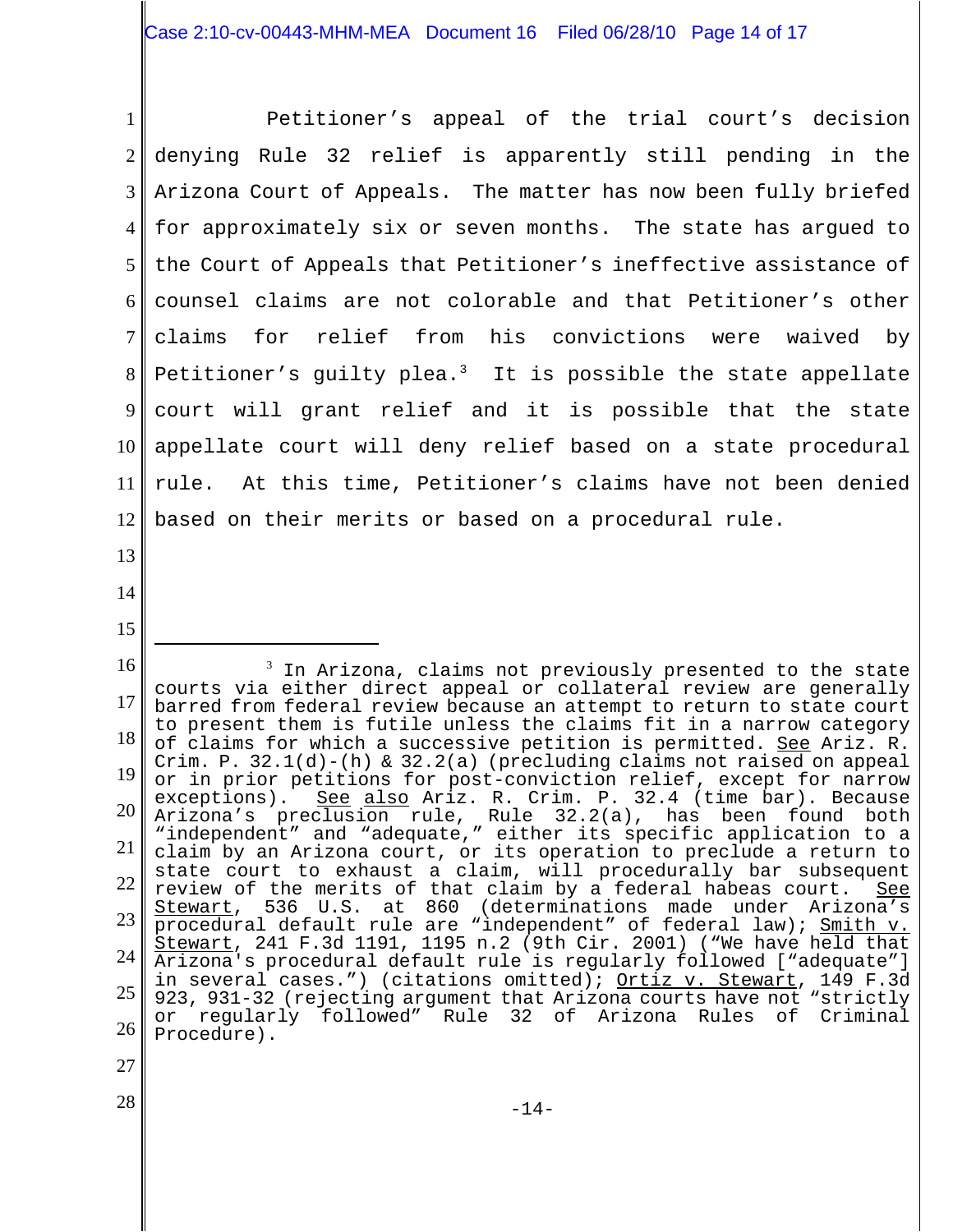1 2 3 4 5 6 7 Presented with unexhausted claims which are still pending in the state courts, the Court could dismiss the habeas petition without prejudice presumably without adverse consequences to Petitioner. However it is unclear if the statute of limitations is again running against Petitioner, i.e., if the appellate court has rendered a decision in his appeal of the trial court's dismissal of his Rule 32 petition.

8

## **III Conclusion**

9 10 11 12 13 14 15 16 17 The AEDPA requires that a petition be filed in federal district court before the end of the one-year statute of limitations period, see 28 U.S.C. § 2244(d), and that the petition not be granted until, if at all, all claims contained in the petition have been exhausted at the state level. See 28 U.S.C. § 2254(b)(1). Therefore, a habeas petition may be filed but not granted prior to total exhaustion of state remedies, and a stay pending exhaustion is perfectly consistent with these rules.

18 19 20 21 22 23 24 25 26 If the state appellate court has affirmed the trial court's decision denying Rule 32 relief, either on the merits of those claims or based on a procedural rule, then the Court should review that decision to properly determine if Petitioner is entitled to relief based on the standard stated in section 2254. If Petitioner's Rule 32 action is still pending in the Arizona Court of Appeals, then Petitioner has neither fully exhausted nor procedurally defaulted his federal habeas claims.

- 27
-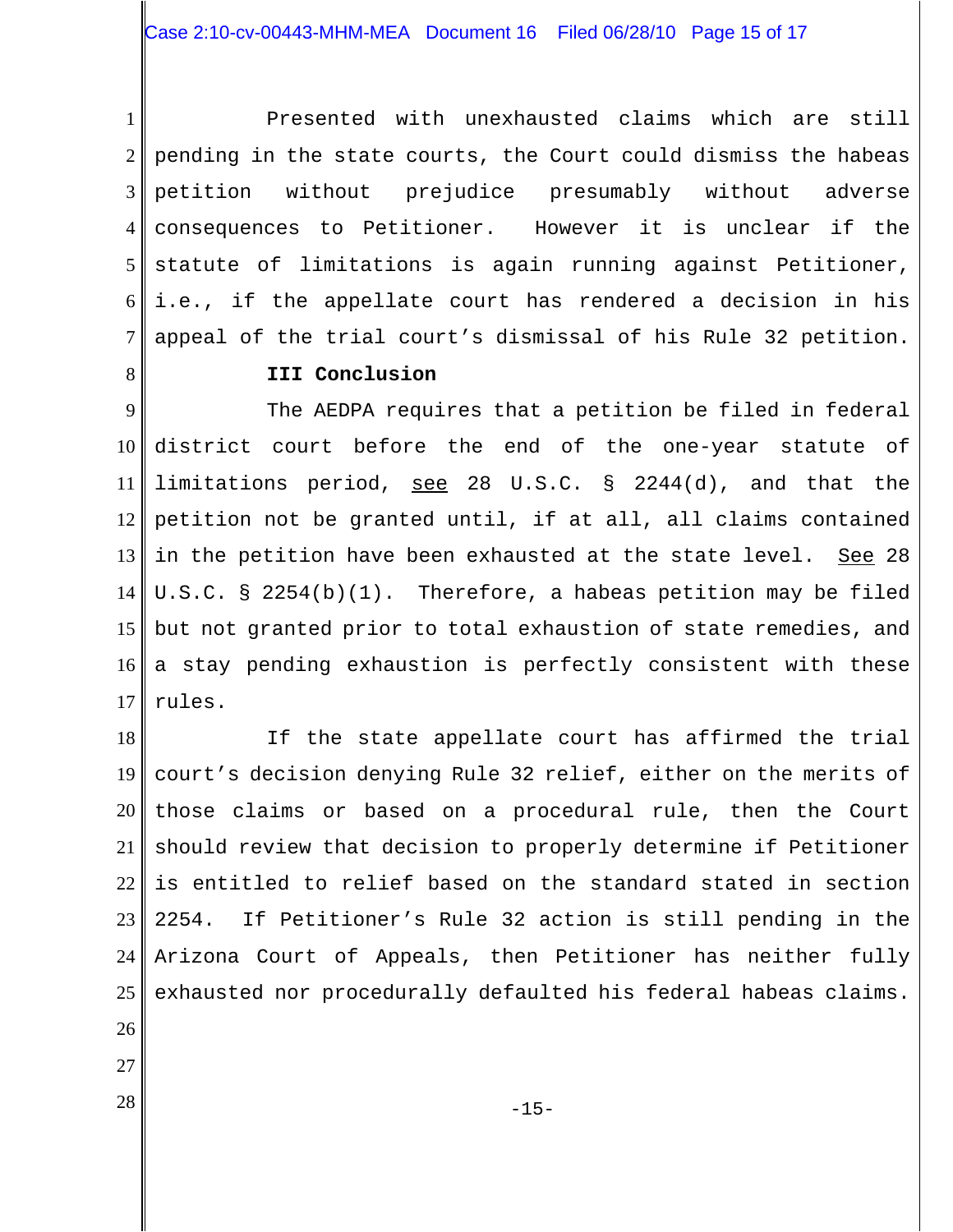Accordingly,

1

2 3 4 **IT IS RECOMMENDED that the motion to dismiss [Docket No. 14] based on a failure to exhaust state court remedies be denied, and**

5 6 7 8 9 **IT IS FURTHER RECOMMENDED that this habeas action be stayed** pending the future filing by either party of the Arizona Court of Appeals' decision with regard to its review of the state trial court's denial of relief in Petitioner's Rule 32 action.

10 11 12 13 14 This recommendation is not an order that is immediately appealable to the Ninth Circuit Court of Appeals. Any notice of appeal pursuant to Rule 4(a)(1), Federal Rules of Appellate Procedure, should not be filed until entry of the district court's judgment.

15 16 17 18 19 20 21 22 23 Pursuant to Rule 72(b), Federal Rules of Civil Procedure, the parties shall have fourteen (14) days from the date of service of a copy of this recommendation within which to file specific written objections with the Court. Thereafter, the parties have fourteen (14) days within which to file a response to the objections. Pursuant to Rule 7.2, Local Rules of Civil Procedure for the United States District Court for the District of Arizona, objections to the Report and Recommendation may not exceed seventeen (17) pages in length.

24 25 26 27 Failure to timely file objections to any factual or legal determinations of the Magistrate Judge will be considered a waiver of a party's right to de novo appellate consideration of the issues. See United States v. Reyna-Tapia, 328 F.3d 1114,

 $28 \text{ }$  -16-